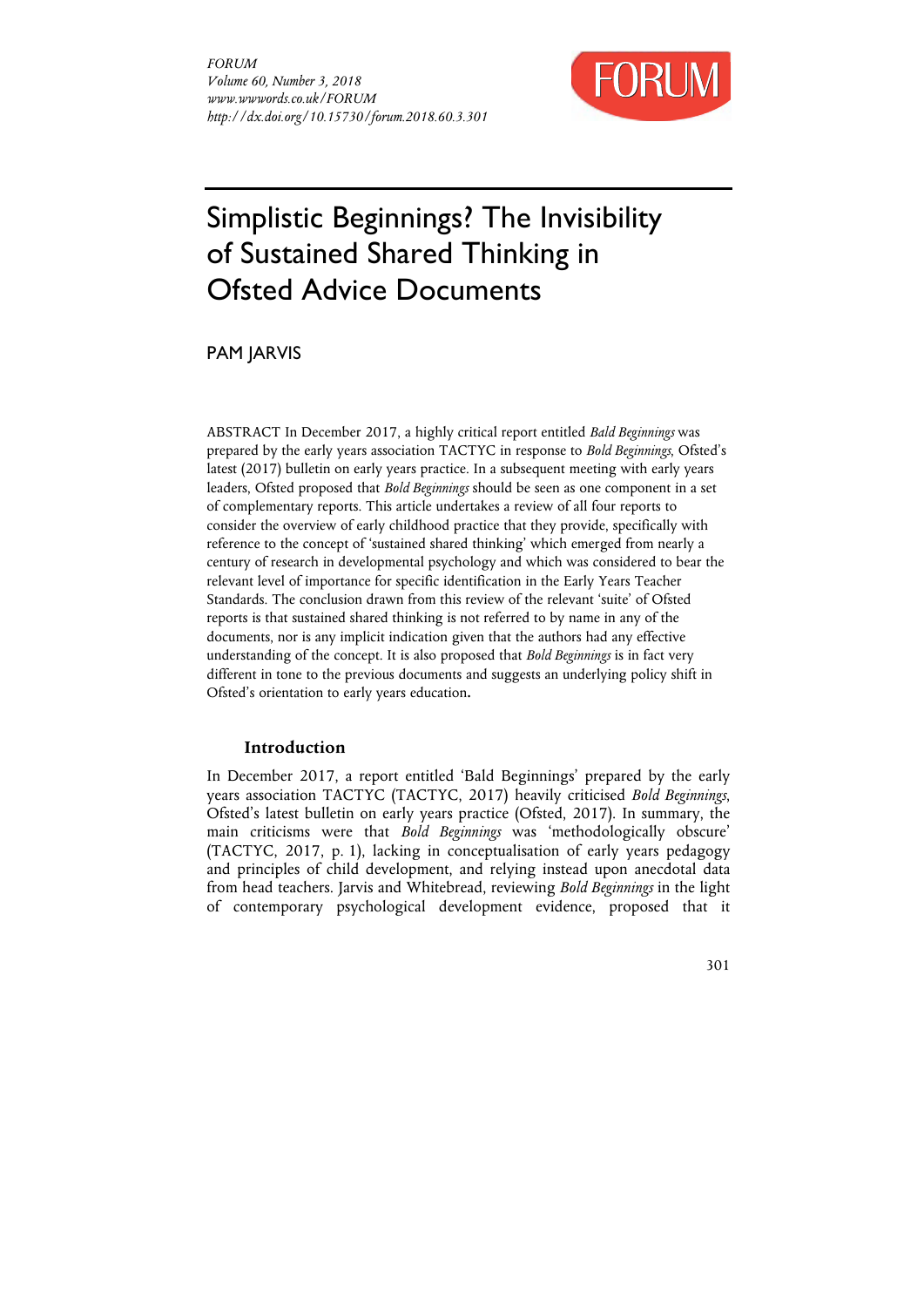#### *Pam Jarvis*

constituted 'a sudden and surprising shift in Ofsted's views on the nature of good practice ... with misunderstanding evidenced throughout' (Jarvis & Whitebread, 2018, p. 14).

Ofsted's response to criticisms from TACTYC was to call a meeting with TACTYC and British Association for Early Education representatives to explain its position further. In this meeting, it proposed that *Bold Beginnings* should be seen as 'part of a suite of complementary reports' (Early Education, 2017, p. 1), including specifically:

- 'Are You Ready? Good Practice in School Readiness' (Ofsted, 2014)
- 'Teaching and Play in the Early Years: a balancing act?' (Ofsted, 2015)
- Unknown children: destined for disadvantage? (Ofsted, 2016)

Ofsted commented that '*Bold Beginnings* should be seen as an extension which does not replace or contradict the messages from previous reports' (Early Education, 2017, p. 1).

This article will undertake a review of all four reports and consider the overview of early childhood practice that they supply  $-$  in particular, how this refers to and utilises psychological and neurobiological findings on human development in the birth-to-five phase. It will also consider any contradictions between the reports.

Jarvis (2018) proposed that the core problem with *Bold Beginnings* was that it did not acknowledge, or even appear to grasp the concept of, 'sustained shared thinking', a pillar of early years practice which is recognised in the DfE Early Years Teacher Standards (Standard 2.4: 'Lead and model effective strategies to develop and extend children's learning and thinking, including sustained shared thinking', DfE, 2013, p. 2). This issue will also be considered.

A brief summary of the key areas of child development theory that are relevant to early years practice, illustrating the background to the development of the concept of sustained shared thinking, will also be provided.

## **A Summary of Theoretical and Empirical Evidence in Psychology and Neurobiology**

The core human skills are rooted in communication. This requires a child to learn how to independently translate highly abstract thoughts into a complex combination of symbols which coalesce in spoken language. Zeedyk (2006) proposes that this begins with one-to-one communication between adults and infants involving eye contact and vocalisations, where the turn-taking aspect of speech is practised. She illustrates this by referring to the process as a type of improvised symbolic 'dance', which she compares to a 'jazz duet' in which each partner responds spontaneously to the other's communication. The point that she is making is that to be truly 'intersubjective' – that is, to be able to communicate our meanings to other people and to grasp their meanings in return – we have to learn that such interactions are spontaneous, with each party – the child and the carer – freely responding to communications from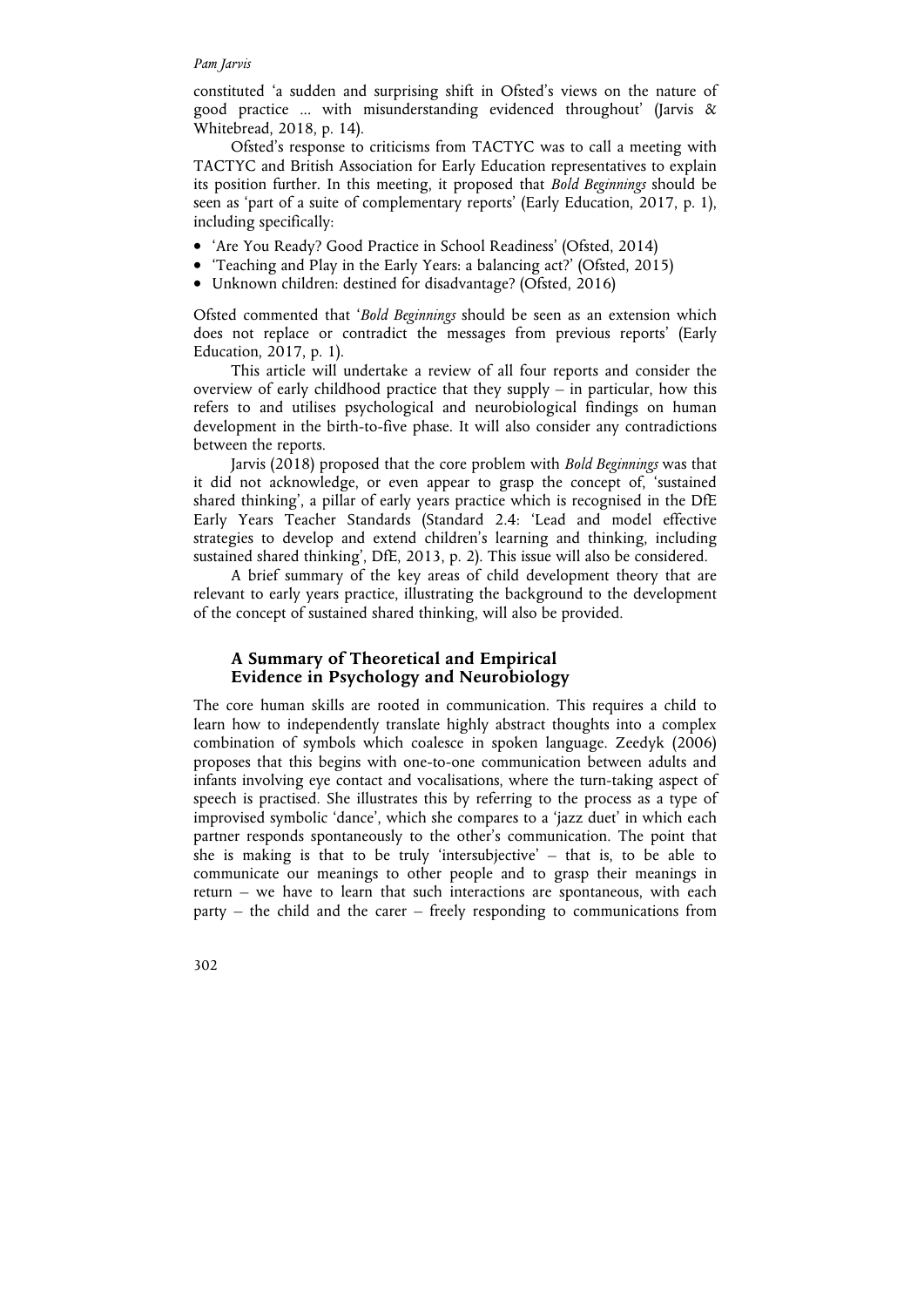each other. A useful illustration can be found in traditional improvised jazz; here, it is obvious that in order to 'jam', you have to first learn how to tune into shared rhythms.

In this way, the infant becomes increasingly adept at effectively responding to and initiating communications with others. The process of environmentally 'booting' such a vital species-specific system is not peculiar to human beings; it is also observed in other animals. The associative play activities of other mammalian species build neuronal connections in the amygdala and dorsolateral prefrontal cortex of the brain, which deal with emotion regulation and social skills (Pellis & Pellis, 2012). There is no logical reason why humans, as evolved mammals themselves, should be radically different.

Jean Piaget was the first theorist to produce a comprehensive theory of human intellectual development. In *The Psychology of the Child* (Piaget & Inhelder, 1969) he outlined his theory that children learn in interaction with the concrete world (i.e. the world of objects), with experiential learning underpinning the child's construction of a cognitive network of schemas, coordinated clusters of knowledge in which children understand new material in the context of what is previously understood, developing new clusters in turn.

The Russian developmental psychologist Lev Vygotsky proposed that where such interactions include linguistic exchange, particularly between a child and an adult or a more able peer, the construction of understanding would be enhanced, taking a child one step further in their learning than they were able to move alone (Vygotsky, 1978). He referred to the area into which a child could be led as a 'zone of proximal development' (ZPD). Jerome Bruner, who brought Vygotsky's work to the attention of the West, proposed that the adult's ongoing role in a teaching and learning process is to progressively *scaffold* the child's learning at an appropriate level – that is, within the ever-progressing ZPD (Wood et al, 1976). Building on this point, Wood and Middleton (1975) proposed that the best way adults can help children learn is by creating a contingency – by consciously tailoring adult input on a minute-to-minute basis so it is always contingent to the child's learning (i.e. supporting the child into the constantly progressing ZPD).

Much later neurobiological research discovered that in the first three years of life, synapses – connections between neurons in the brain – are formed at a faster rate than at any other life stage, constructed through interactions the child undertakes both with the concrete environment and with other people. This 'blooming' phase is then followed by a 'pruning' phase up to the sixth year of life as surplus connections are eliminated, honing more streamlined cognitive representations of the concrete and social environment, rooted in more prolific patterns of experience (Harvard Center on the Developing Child, n.d.). As this early childhood neuronal connection program unfolds, children's ability to organise thought exponentially increases, as does the ability to focus attention without becoming distracted by the intrusion of non-relevant thoughts – the development of 'inhibitory behaviour' (Abbott & Burkitt, 2015). In August 2018, the process of reciprocal conversation between children and adults was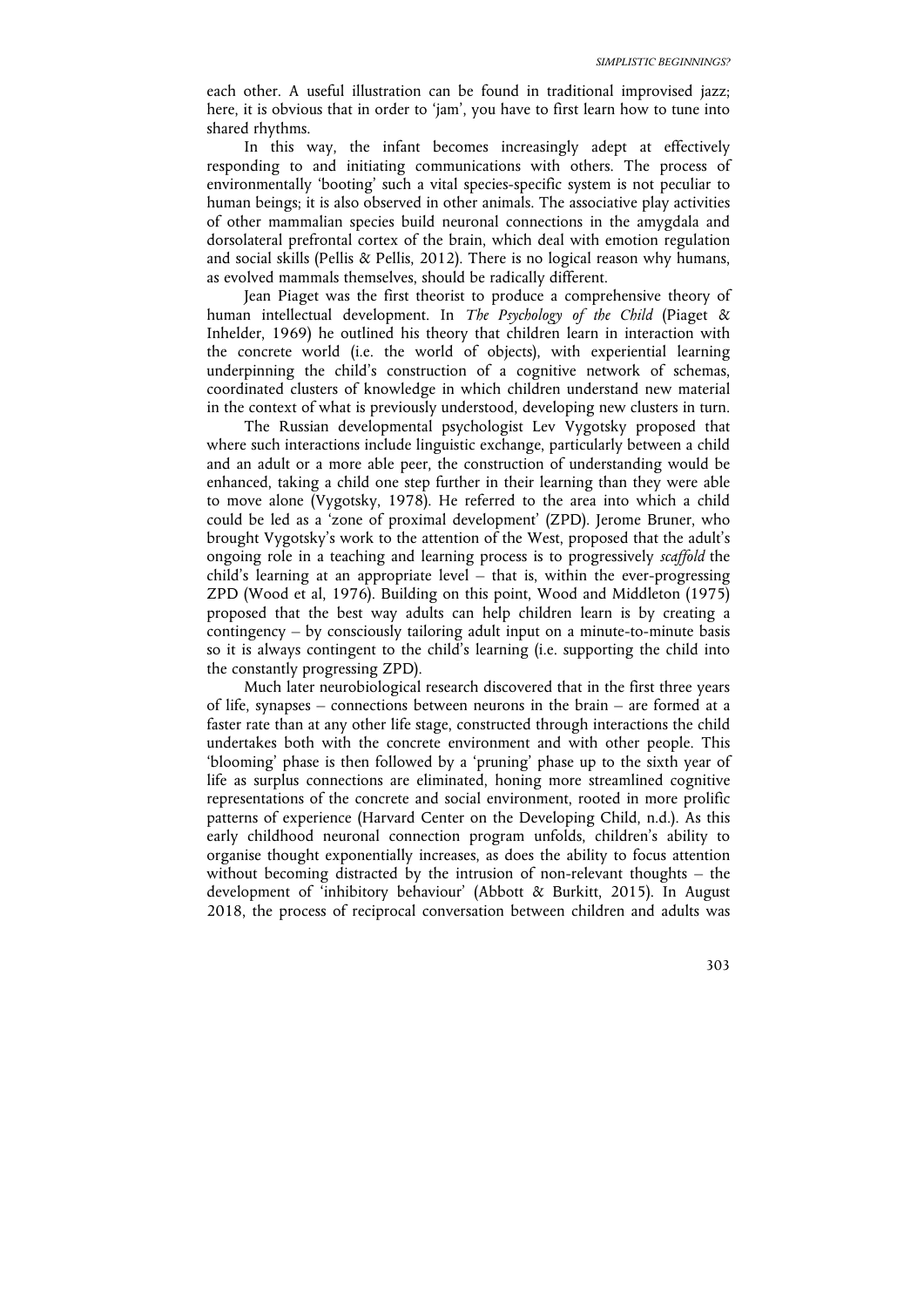#### *Pam Jarvis*

pinpointed as strengthening the synaptic connections in the language areas of the brain:

The development of dorsal language tracts is environmentally influenced, specifically by early, dialogic interaction. Furthermore, these findings raise the possibility that early intervention programs aiming to ameliorate disadvantages in development ... may focus on increasing children's conversational exposure in order to capitalize on the early neural plasticity underlying cognitive development. (Romeo et al, 2018)

The gradual construction of knowledge and understanding within the developing human brain through interaction with both other people and the concrete world is therefore strongly supported by both psychological and neurobiological research. David Whitebread proposes that the evidence that we currently have on the early childhood development phase, lasting until approximately the seventh birthday, indicates that adults following children's interests, rather than attempting to transmit information from the perspective of an adult agenda, create a far more supportive environment for generic intellectual development (Whitebread & Bingham, 2011; Whitebread, 2017). The key point is that the younger the child is and the less mature his/her language skills are, the harder s/he will find it to manage incoming information, particularly when it does not sufficiently relate to any existing concept stored within the memory. An analogy that I have previously used is that it is far easier to find something in a tidy wardrobe with all the clothes hanging neatly on hangers than it is in one where everything is jumbled in a muddle at the bottom. The more developed the neuronal network is into which an idea is introduced, the more 'hangers' there are that are potentially available to which it may attach. Attempting to 'cram' more and more new information will inevitably end in confusion (Jarvis, 2017). The clear indication is that when we are trying to teach things to children in this phase of development, it is best to start from their current context of understanding rather than attempting to impose an entirely alien agenda upon the process.

Vygotsky's concept of the 'zone of proximal development' was later coopted by Barbara Rogoff in her concept of 'guided participation', which described the type of interactions that naturally occur between parents and children in domestic chores (Rogoff, 1993). In this situation, the agenda emerges naturally for the child from his/her immersion in everyday domestic life. Iram Siraj then drew upon both Vygotsky and Rogoff to explain how adults could most sensitively work with children in professional early years settings: by tuning into the child's interests and 'everyday' experiences to expand his/her thinking through careful dialogue. She dubbed this process 'sustained shared thinking' (SST):

An episode in which two or more individuals 'work together' in an intellectual way to solve a problem, clarify a concept, evaluate activities, extend a narrative etc. Both parties must contribute to the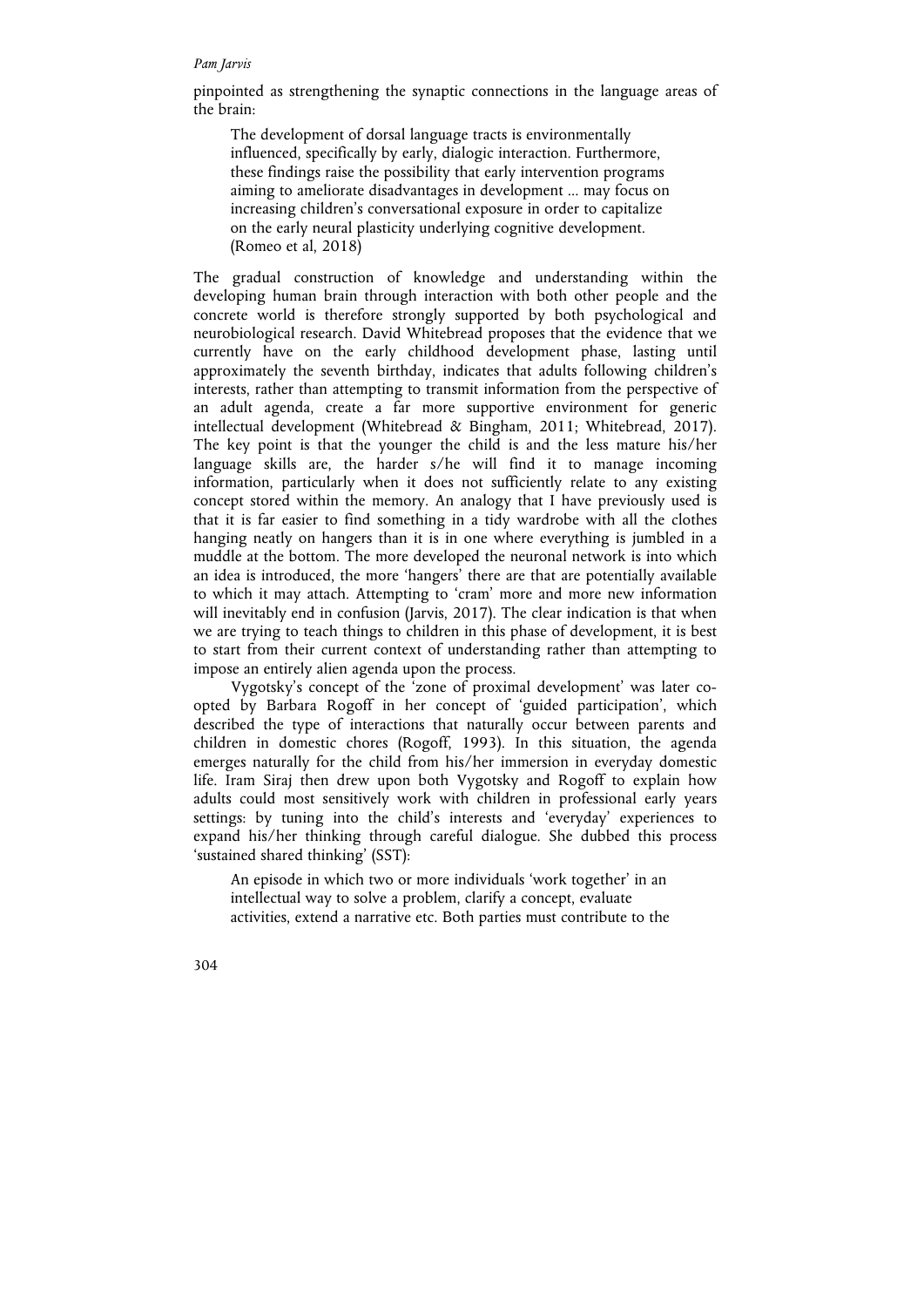thinking and it must develop and extend. (Siraj-Blatchford et al, 2002, p. 9)

In this way, then, contemporary early years practice draws upon nearly a century of research findings which dovetail to give us a reasonably cohesive picture of how human beings learn and develop in early childhood. But how has Ofsted incorporated this in its practice-focused literature over the last five years?

## **Ofsted and the Early Years: themes in the suite of documents**

The first, overarching point that should be made is that none of these documents refer to SST by name. It is also quite clear that there was a major shift in thinking about early years in *Bold Beginnings*, which does not appear to constitute a continuation of the other three, despite Ofsted's assertion that it does. There are, however, some similarities between concepts presented in 'Are You Ready? Good Practice in School Readiness' (AYR), 'Teaching and Play in the Early Years: a balancing act?' (T&P) and 'Unknown Children: destined for disadvantage?' (UC), particularly between the first two.

## *Theme 1: teaching and play are not separate*

This was a strong theme running through both AYR and T&P. T&P refers to teaching and play as a 'false dichotomy', proposing that teachers 'saw their approaches to teaching and play as sitting on a continuum' (Ofsted, 2015, p. 5). There is a rather cryptic reference to unnamed others having 'long held beliefs about teaching and play' in opposition to the continuum construct and that 'the danger of allowing them to continue [in these beliefs] is all too real' (p. 6). On p. 10 of T&P, it is suggested that early years staff, those of non-qualified teacher status (non-QTS) in particular, construct 'teaching' quite narrowly, as 'passing knowledge through direct instruction' (Ofsted, 2015). The 'danger' referred to on p. 6 is, however, not fully articulated. There is a hint of how the problem may be constructed by the authors on  $p$ .  $8 - 4$  fixed, traditional view of teaching will not suffice' – and then again on  $p.11$ : 'teaching should not be taken to imply a top down or formal way of working'. AYR echoes and further clarifies this construction: 'direct teaching should not be taken to imply a certain style of teaching, it is a broad term' (Ofsted, 2014). However, this text then moves on to discuss 'adult led sessions' without referring to a continuum which starts from one end with entirely free play, through SST to adult-directed learning at the opposite pole. It therefore appears that whoever wrote the AYR report lacked a detailed understanding of the early years teaching and learning continuum.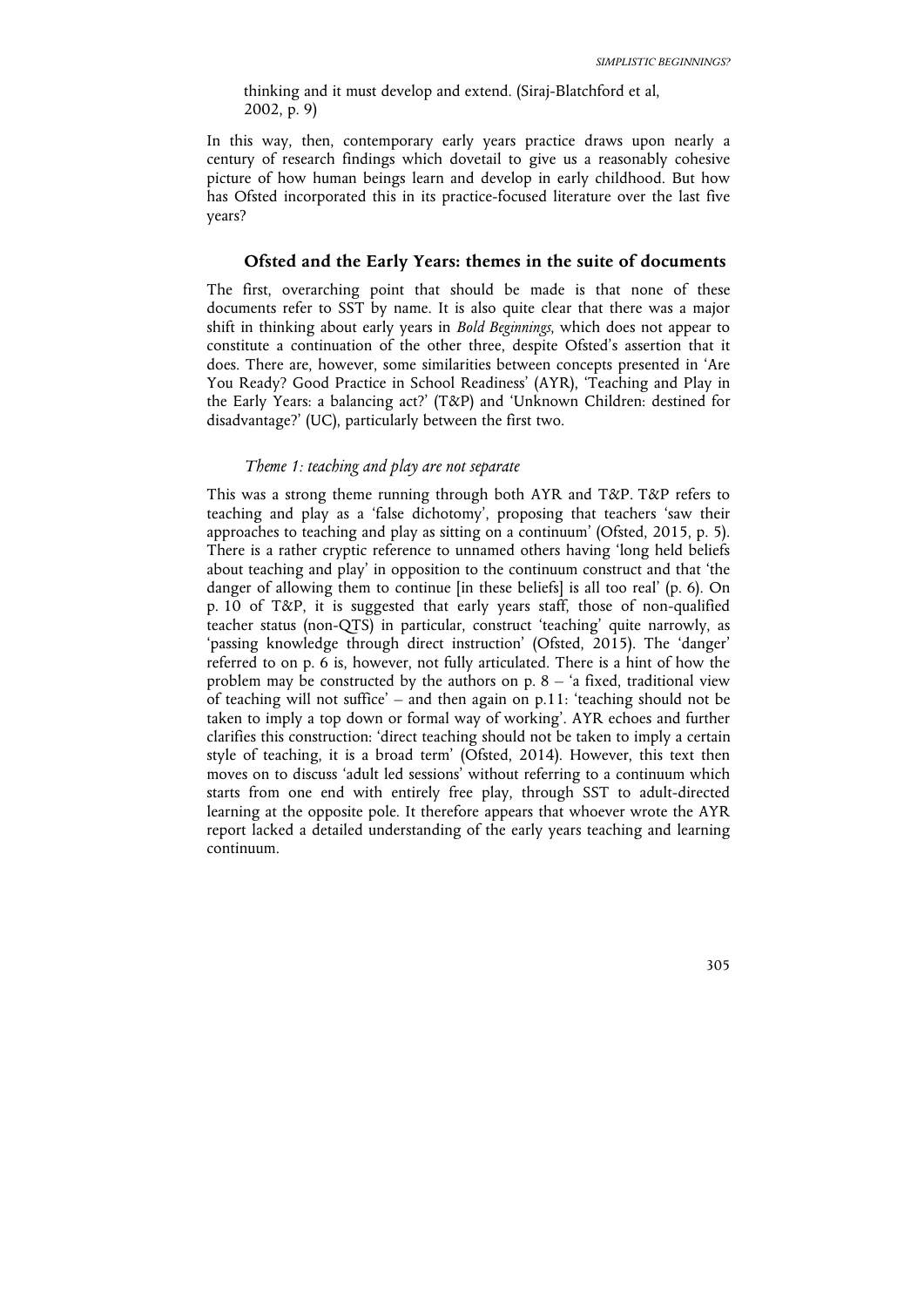#### *Pam Jarvis*

## *Theme 2: a potential deficit model?*

This theme was the only one shared between UC and the other two documents. UC refers to 'deficits in children's experiences at home' (Ofsted, 2016, p. 32), and to the need to give disadvantaged children 'time to be both physically and intellectually active' (p. 33). AYR refers to disadvantaged children needing 'more child initiated play based provision with additional adults to communicate and interact with' (Ofsted, 2014). This would seem to be an ideal place at which to introduce the concept of 'SST' and to explain more fully what is actually happening in such interactions, but this was absent from the narrative. When it comes to role play, the authors of AYR see adults engaging in role play as 'pointing children to appropriate practice' (Ofsted, 2014, p. 17), in particular with regard to vocabulary. On p. 19 of AYR, the authors refer to disadvantaged children as 'not ready to play' and say that it is necessary for adults to show such children 'how to use equipment' and point to older children as models (p. 21). On p. 23 it is proposed that 'staff need to teach disadvantaged children how to play'. Overall, the construction of children's play in this respect seems to be something that is more rooted in adult direction than in the initiation of reciprocal dialogue. This is further illustrated in T&P's reflection on the role of the adult:

Communicating and modelling language, showing, explaining, demonstrating, exploring ideas, encouraging, questioning, recalling, providing a narrative for what they are doing, facilitating and setting challenges… Integral to teaching is how practitioners assess what children know, understand and can do as well as take account of their interests and dispositions to learning. (Ofsted, 2015, p. 10)

In this sense, then, adult interaction in child-directed activity is constructed not as reciprocal dialogue in the sense of a 'jazz dance', but as a process of instruction in which the child's orientation to the activity is principally of interest to the adult for the purpose of assessment. It could be argued that this is in essence a deficit model, constructing the child's participation as that of a very unequal partner which becomes even more pronounced when s/he is from a background of socio-economic disadvantage.

### *Theme 3: issues with terminology*

This theme is clearly marked by the assertion by the T&P authors that 'leaders were creating their own shared language to describe a range of approaches' (Ofsted, 2015, p. 14), when in fact most of the language reported is frequently found within the early years literature – for example, the terms 'adult led' and 'child initiated', which the T&P authors over-generalise as 'alternatives to teaching and play respectively' (p. 9). On p. 11 they correspondingly propose that teaching is adult-led while 'child initiated activity is rooted in play'. Here, free play seems to be very much the model for play in general, but on p. 12 there is a reference to a difference between 'planned and child initiated play',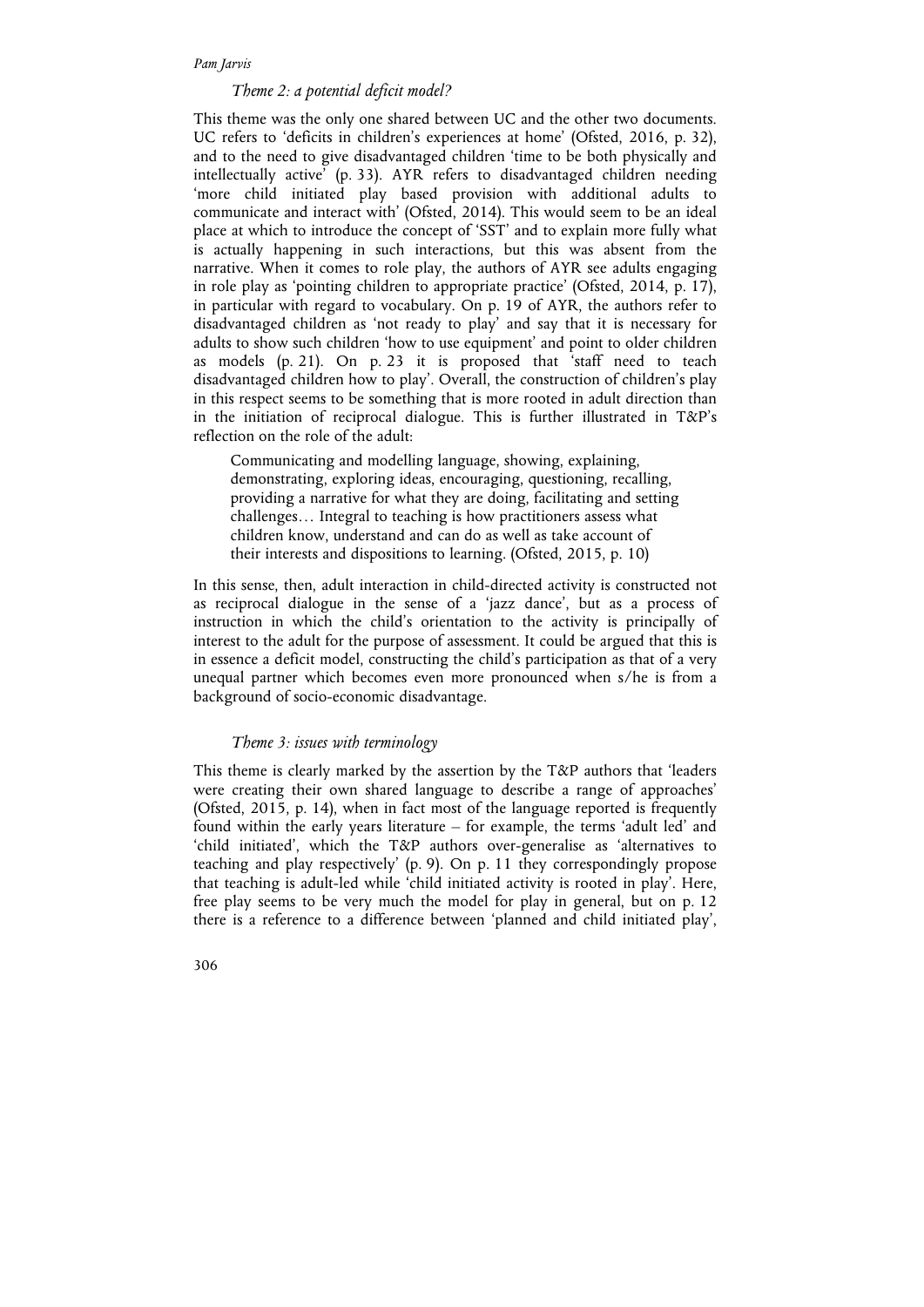which is repeated in AYR (Ofsted, 2014, p. 19). In T&P, on p. 28 (Ofsted, 2015), a surprising and far-reaching conclusion is drawn: 'the children's experiences in the very best settings [were] more adult led than balanced ... we observed anything from 60%-100% of the child's day being supported by adults'. Observation evidence is reported on p. 21**,** where the authors claim that in an outstanding school 'staff constantly played alongside the children'. However, there is no indication of what the adults were *doing* in such interactions – that is, whether they were leading in interactions with children or engaging in SST. Overall, there appears to be misunderstanding underpinned by theoretical naivety, in particular a very shallow understanding of the continuum of play, causing the authors to presume that all adult-child interaction in early years settings is inevitably 'adult led' – a significant misinterpretation of the evidence.

## *Theme 4: a passion for play*

This is a strong theme in T&P. On p. 10 (Ofsted, 2015), the reader is told that the significance of play 'in allowing children to ... develop has long been understood'. The value of play is effusively celebrated on p. 8:

The significance of play in allowing children to learn and develop across such a broad range of developmental areas has long been understood. Its fundamental value is recognised in the United Nations Convention on the Rights of the Child and the statutory framework for the Early Years Foundation Stage… Play provides the natural, imaginative and motivating contexts for children to learn about themselves, one another and the world around them. A single moment of sustained play can afford children many developmental experiences at once, covering multiple areas of learning and reinforcing the characteristics of effective learning. (Ofsted, 2015, p. 8)

Early years practitioners' passion for play is subsequently explicitly referred to twice, once in the sense of its general importance, on p. 9: 'every opportunity to play ... has a purpose', and again on p. 14, in the sense of practitioners' passionate belief that the type of play they were describing to inspectors was not simplistic in nature. They were 'confident to use the overarching term *teaching* to explain ... varied approaches to learning and play'. In AYR, engaging parents and carers in play is reported as 'evidence of good practice' that was seen 'mainly through children's centres' (Ofsted, 2014, p. 5). Overall, however, the reader intuits that the writers do not fully share this passion, which breaks through in comments that they would expect to see '[a] shift to more adult-led activities as children grow older' (T&P [Ofsted, 2015, p. 21]) and 'increasing provision of direct teaching over [the Reception] year' (AYR [Ofsted, 2014, p. 24]). Yet again, there is no hint of practice on a continuum from free play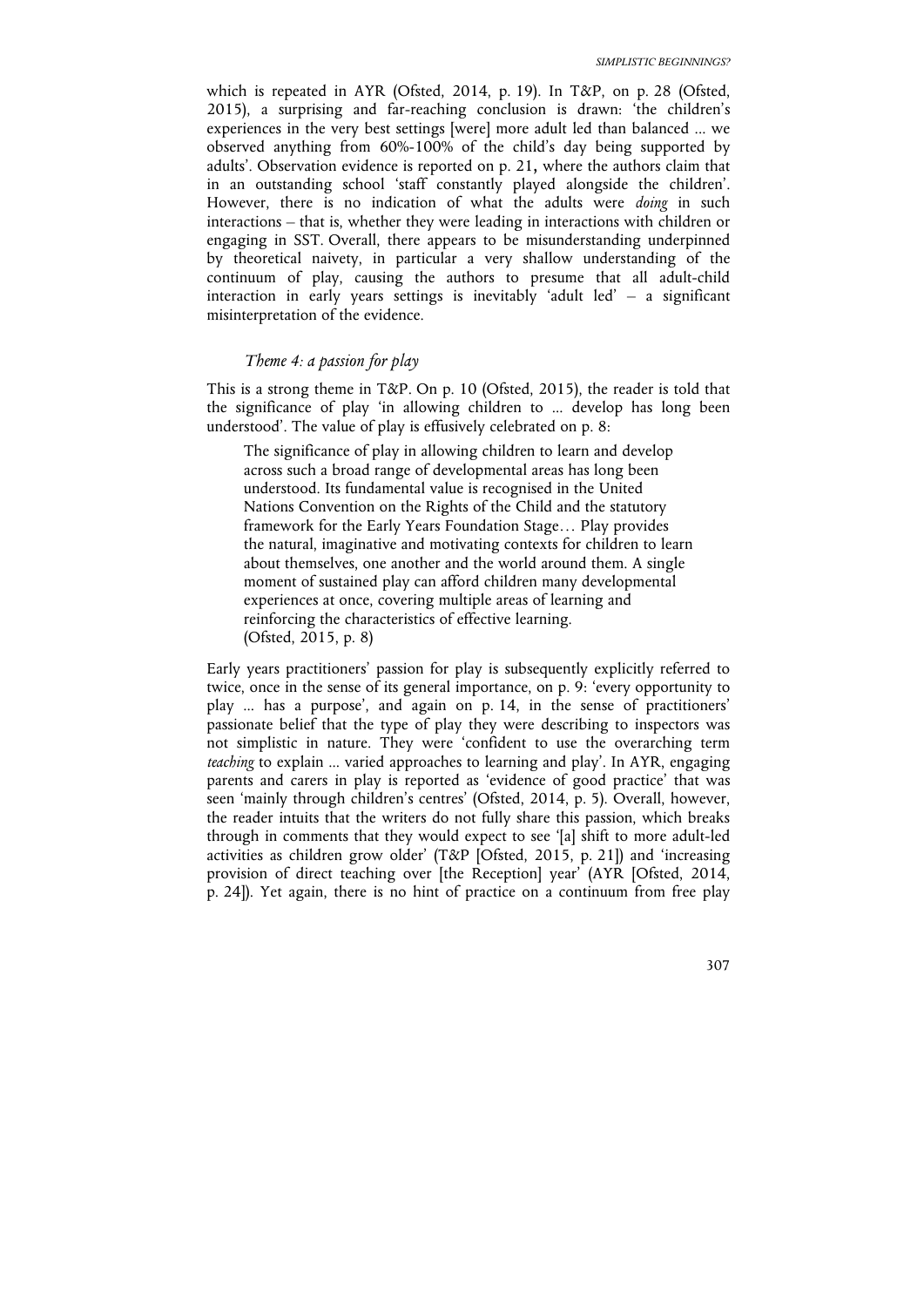through SST to adult direction, which again suggests that SST was a concept entirely missing from the authors' professional and theoretical repertoires.

#### **Enter Bold Beginnings**

*Bold Beginnings* (*BB*) is a very different document to the other three in style, and shares less generic content. It should be noted here that *BB* is focused entirely on Reception, as opposed to the other documents, which refer to practice in other stages of the Early Years Foundation Stage (EYFS), some of which takes place in non-school settings. The difference in tone is extremely marked; for example: 'head teachers know which aspects of learning needed to be taught directly and which could be learned through play' (*BB* [Ofsted, 2017], p. 5), offering a stark contrast to the blurred boundaries between teaching and play depicted in T&P and AYR. 'Play was used primarily for developing children's personal, social and emotional skills' appears to place play in a rigidly defined context that was not in evidence in the other documents. *BB* firmly categorises children's activities as 'whole class, small group, partner work, teaching and play', proposing that 'leaders and staff were clear about the purpose of play and understood its place in curriculum' (p. 5). Again, SST does not receive a reference. The role of educational games is referred to as 'playful teaching' in which 'children are at risk of losing value if an adult is not present', giving the example of a maths game, and of modelling language in role play (p. 17). Adults are depicted as teaching children *how* to play. While this does permeate through to some extent in the other documents, outlined in the deficit model theme above, it is far less emphatic than the narrative of *BB*.

*BB* additionally contains some hostile references to play that are entirely missing from the other documents. On p. 16 we are informed that some head teachers saw the notion of free play as 'rosy and unrealistic' because 'adults have always imposed boundaries, e.g. when to be home and where children could go' and that some leaders 'did not endorse free-flow' (Ofsted, 2017). This is an apparently incongruous linkage, but it becomes apparent that the term 'free play' is being muddled with the term 'free flow play' as the section moves on into a consideration of children's freedom to move between the indoor and the outdoor environment, which appears to be the authors' understanding of what is meant by 'free flow play'. However, Tina Bruce's original definition of free flow play, reiterated in the original EYFS materials, was play in any location(s) which 'is coordinated, [and] moves fluidly from one phase or scenario to the next' (CWDC, 2007).

Finally, tutors in initial teacher education (ITE) are strongly criticised as damaging the importance of reading, writing and maths for under-fives 'in favour of play-based pedagogy and child initiated learning [which] ... prevented effective progression into year 1' (Ofsted, 2017, p. 29), a brief but quite baffling and unevidenced attack.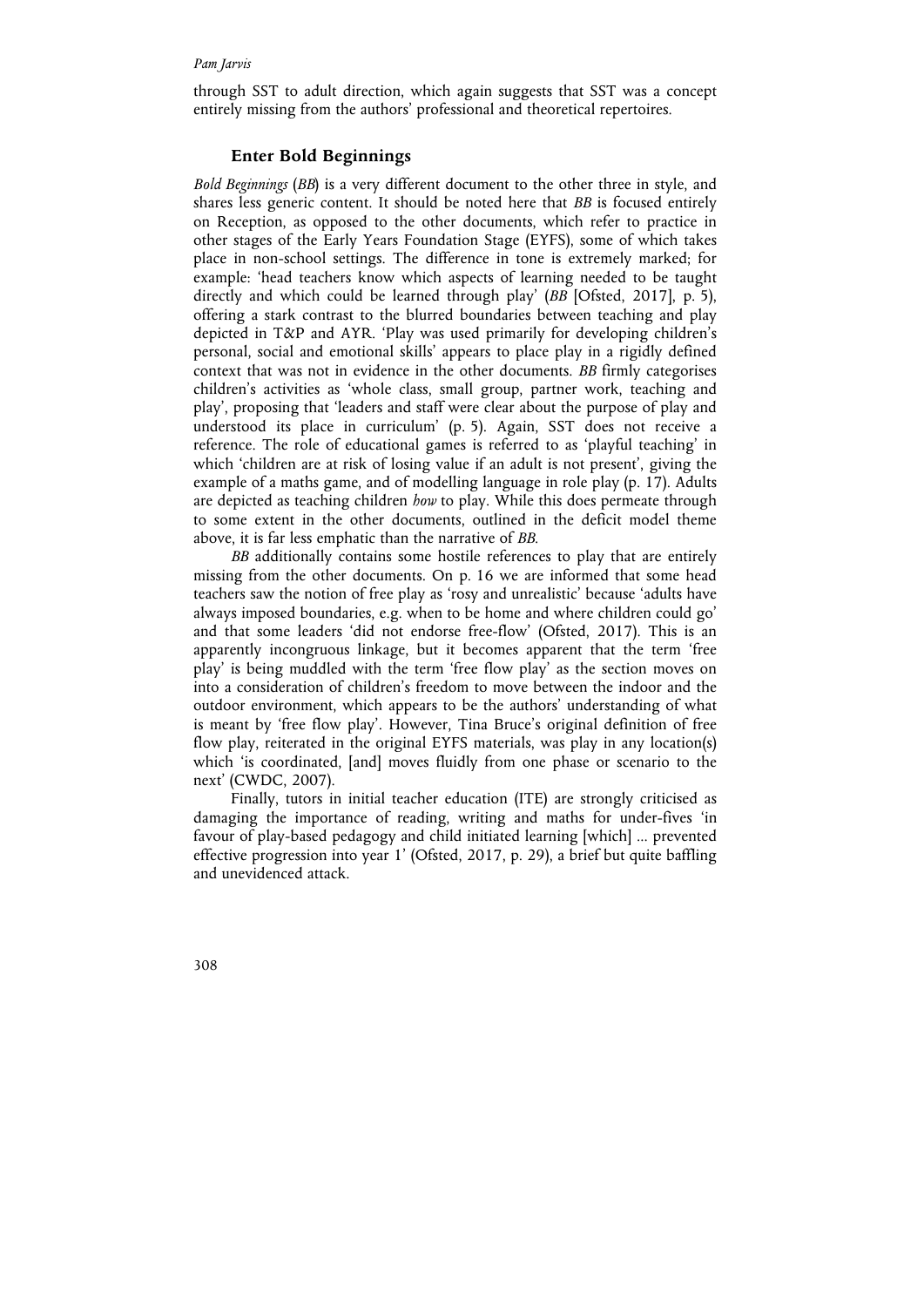## **Conclusion**

This review of the literature supports the analysis of *BB* that I initially outlined in my blog 'Child Development: the invisible man':

The pivotal role of SST in the early years environment is to introduce young children to school as a place in which teaching and learning is, above all, a meaningful process. As such its omission from a document that 'aims to provide fresh insight' (*Bold Beginnings*, p. 2) into early years education is extremely worrying. SST's focus on meeting the child where s/he is 'at' is inclusive to all, guarding against children's first experiences of school being tainted by the toxic cascade of bafflement, boredom and failure. Disillusionment at this early stage leads to later resistance to traditional adult-directed pedagogy that is most efficient in communicating the contents of a body of knowledge to learners over seven, and to a lack of confidence to engage in ... independence and creativity. (Jarvis, 2018)

This review has also indicated that similar misunderstandings were present in earlier documents produced by Ofsted, and have subsequently been compounded by *BB*'s more strident criticisms of practice in England's Reception classes.

The empirical research, including very recent neurobiological findings, strongly supports the pivotal importance of reciprocal conversations between adults and children aged under seven, rather than dominance and firm direction. As such, it is suggested that Ofsted might usefully produce a further document that specifically reflects upon the role of SST in early years practice, and in particular, upon how it is designed to nurture the development of human minds at such an early stage of the life journey.

## **References**

- Abbott, R. & Burkitt, E. (2015) *Child Development and the Brain: an introduction*. London: Policy Press. https://doi.org/10.2307/j.ctt1t88zxr
- Children's Workforce Development Council (CWDC) (2007) *Effective Practice: play and exploration*. London: CWDC.

http://www.keap.org.uk/documents/eyfs\_ep\_play\_exploration.pdf (accessed 16 August 2018).

- Department for Education (DfE) (2013) Early Years Teacher Standards. London: DfE. https://assets.publishing.service.gov.uk/government/uploads/system/uploads/att achment\_data/file/211646/Early\_Years\_Teachers\_\_Standards.pdf (accessed 16 August 2018).
- Early Education (2017) Summary of key points from a meeting between Early Education, TACTYC, and Gill Jones and Lee Owston of Ofsted, 13 December 2017.

https://www.early-education.org.uk/sites/default/files/Summary%20of%20EE-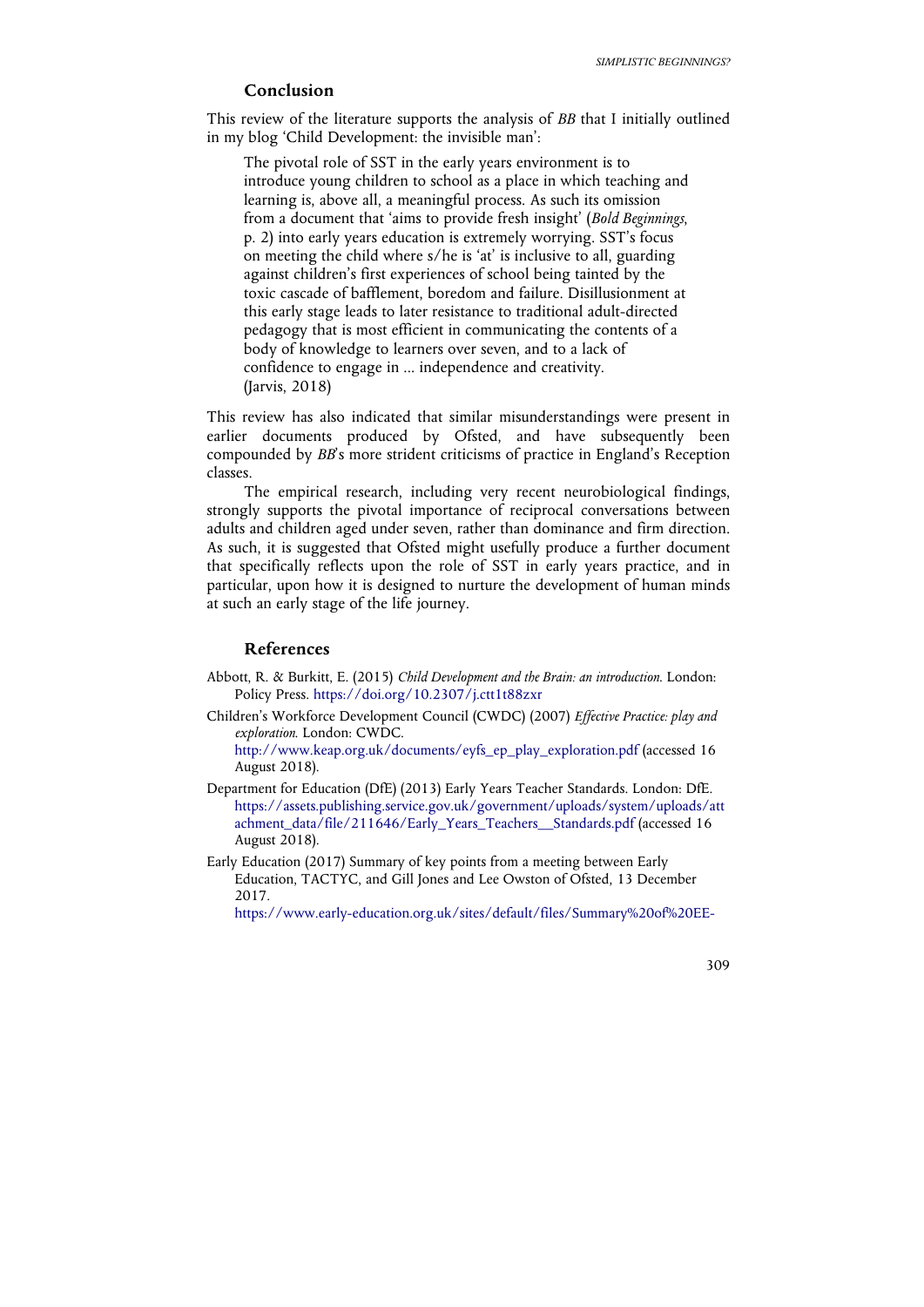TACTYC-Ofsted%20meeting%20about%20Bold%20Beginnings%2013.12.17.pdf (accessed 16 August 2018).

- Harvard Center on the Developing Child (n.d.) Brain Architecture. https://developingchild.harvard.edu/science/key-concepts/brain-architecture/ (accessed 10 October 2017).
- Jarvis, P. (2017) Is Baseline Missing the Bigger Picture? *TES*, 17 November, pp. 38-43. https://www.tes.com/news/tes-magazine/tes-magazine/baseline-missing-biggerpicture (accessed 16 August 2018).
- Jarvis, P. (2018) Child Development: the invisible man. https://histpsych.blogspot.com/2018/01/child-development-invisible-man.html (accessed 16 August 2018).
- Jarvis, P. & Whitebread, D. (2018) The Wrong Beginnings, *Early Years Educator*, 19(12), 14-16. https://doi.org/10.12968/eyed.2018.19.12.14
- Ofsted (2014) Are You Ready? Good Practice in School Readiness. London: Ofsted. https://assets.publishing.service.gov.uk/government/uploads/system/uploads/att achment\_data/file/418819/Are\_you\_ready\_Good\_practice\_in\_school\_readiness. pdf (accessed 16 August 2018).
- Ofsted (2015) Teaching and Play in the Early Years: a balancing act? London: Ofsted. https://assets.publishing.service.gov.uk/government/uploads/system/uploads/att achment\_data/file/444147/Teaching-and-play-in-the-early-years-a-balancingact.pdf (accessed 16 August 2018).
- Ofsted (2016) Unknown Children: destined for disadvantage? Ofsted: London. https://assets.publishing.service.gov.uk/government/uploads/system/uploads/att achment\_data/file/541394/Unknown\_children\_destined\_for\_disadvantage.pdf (accessed 16 August 2018).
- Ofsted (2017) *Bold Beginnings: the Reception curriculum in a sample of good and outstanding primary schools*. London: Ofsted. https://schoolsweek.co.uk/wpcontent/uploads/2017/11/28933-Ofsted-Early-Years-Curriculum-Report.pdf (accessed 16 August 2018).
- Pellis, S. & Pellis, V. (2012) Play-fighting during Early Childhood and its Role in Preventing Later Chronic Aggression, in *Encyclopedia of Early Childhood Development*. http://www.child-encyclopedia.com/documents/PellisANGxp1.pdf (accessed 16 August 2018).
- Piaget, J. & Inhelder, B. (1969) *The Psychology of the Child*. New York: Basic Books.
- Rogoff, B. (1993) Children's Guided Participation and Participatory Appropriation in Sociocultural Activity, in R. Woxniak & K. Fischer (Eds) *Development in Context: acting and thinking in specific environments*, pp. 121-153. Hillsdale, NJ: Erlbaum.
- Romeo, R., Segaran, J., Leonard, J., Robinson, S., West, M., Mackey, A., Yendiki, A., Rowe, M. & Gabrieli, J. (2018) Language Exposure Relates to Structural Neural Connectivity in Childhood, *Journal of Neuroscience*, 13 August, 0484-18. https://doi.org/10.1523/JNEUROSCI.0484-18.2018
- Siraj-Blatchford, I., Sylva, K., Muttock, S., Gilden, R. & Bell, D. (2002) *Researching Effective Pedagogy in the Early Years*. London: Institute of Education/DfES. http://www.327matters.org/docs/rr356.pdf (accessed 16 August 2018).